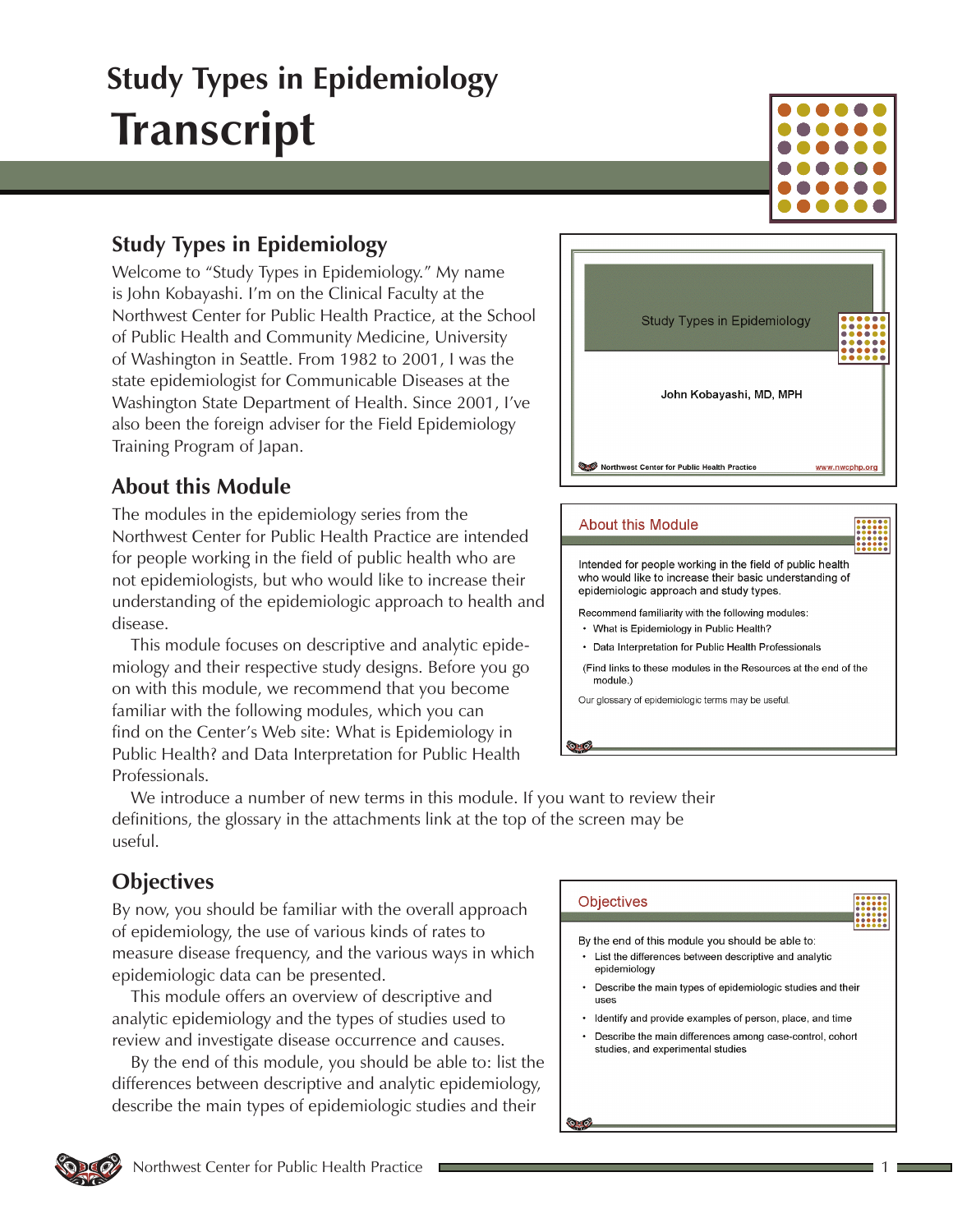

uses, identify and provide examples of person, place, and time, and describe the main differences among case-control, cohort studies, and experimental studies.

## **Goals of Epidemiologic Studies**

Epidemiology is a very common and important activity in public health departments. It clarifies clinical and demographic characteristics of diseases and conditions. It identifies who is at risk, and provides clues to the causes of disease. And finally, it guides preventive measures and interventions.

Before we go on, I want to emphasize an important point about epidemiologic studies. Unlike medical staff, who are concerned about the health of individuals, epidemiologists focus on the distribution and determinants of events and diseases in groups of people.

## **Epidemiologic Study Types**

Epidemiologic activity is often divided into two types, descriptive and analytic, and each of these types of epidemiology uses specific kinds of studies.

Descriptive studies examine patterns of disease occurrence, with a focus on person, place, and time. These studies use relatively accessible data for program planning, to estimate caseloads, to determine the amount of public health resources needed, or to identify high risk groups. Many public health practitioners carry out descriptive epidemiologic studies within their jurisdictions. Epidemiologists also use descriptive studies to generate hypotheses that need to be confirmed or ruled out by analytic studies.



- · Identifies who is at risk for illness
- Provides clues to causes of disease
- Guides preventive measures and interventions

Epidemiologists focus on events and diseases in groups of people

 $\circ$ 



For example, early descriptive studies found that the majority of newly diagnosed AIDS cases in the United States were among young urban men, which led to the hypothesis that certain types of sexual behavior might cause AIDS.

Analytic studies are used to test hypotheses such as this. They are not usually planned or conducted at the local level, because these types of studies typically require more resources and knowledge than are available in a local agency. However, it's important that public health practitioners understand analytic study types in order to interpret these studies and make suggestions based on their own observations and experiences.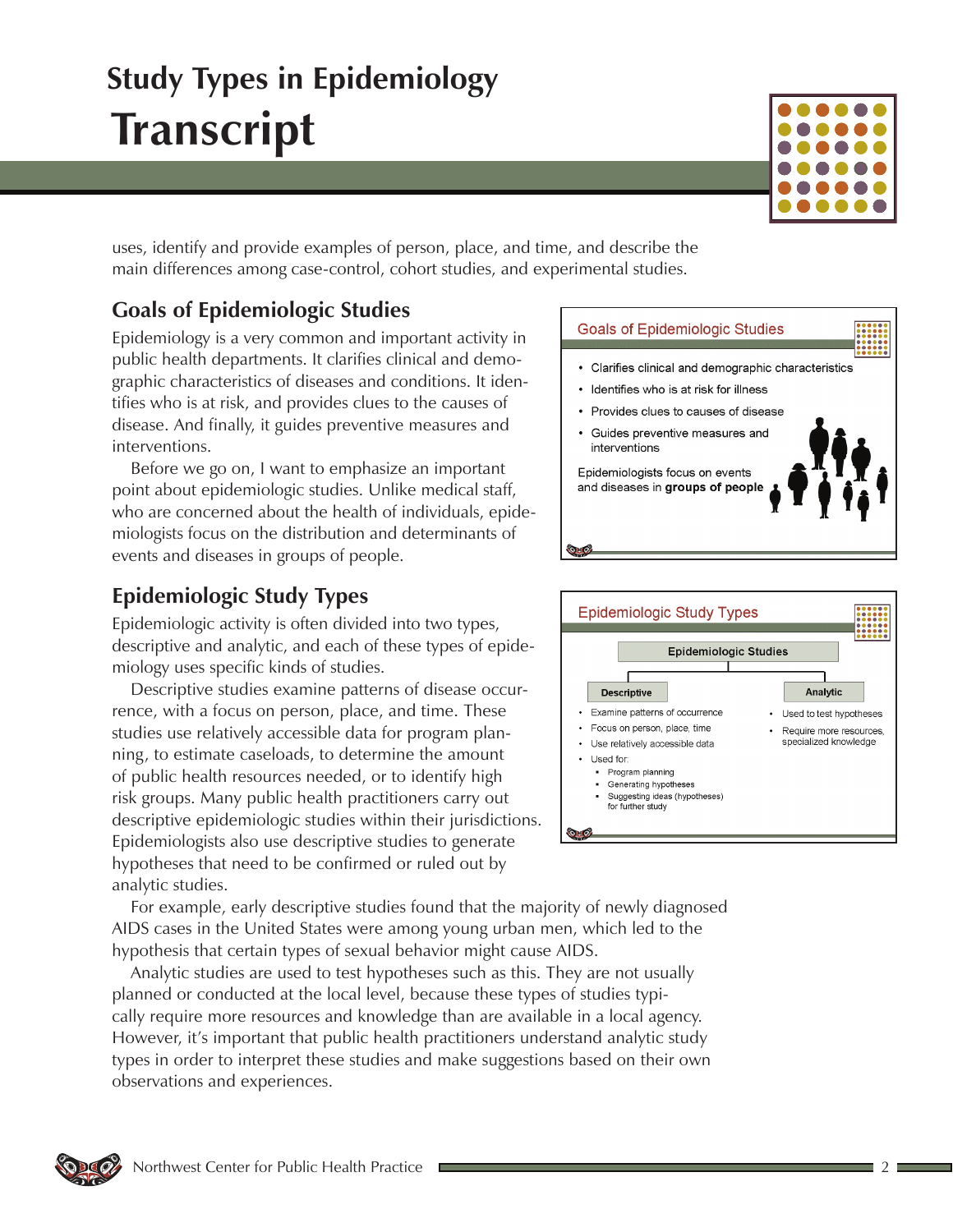

Epidemiologic studies ask five questions: what, who, where, when, and why. These five Ws remind us to organize questions about possible exposures (or risk factors).

What includes the diagnosis or clinical information.

Who, where, and when include person, place, and time information.

Why involves causes of disease, risk factors, and modes of transmission.

We study what, who, where, and when, or in other words, clinical data plus person, place, and time information, through descriptive epidemiology, which investigates the distribution of diseases or conditions.

We study why and how, or in other words, causes, risk factors, and modes of transmission, through analytic epidemiology, which investigates the determinants of diseases or conditions.

Let's look at the questions who, where, and when in a little more detail.

## **Describing What, or Clinical Information**

Clinical information from a single or several ill persons has often been extremely important in alerting epidemiologists to a new problem. With this information, public health practitioners might look for other cases of the same type or establish some type of surveillance system to determine the extent of the problem. (You can find more information about surveillance systems in the module "Introduction to Surveillance.")

Public health practitioners might also use clinical information to propose a new idea or hypothesis for solving an existing problem, which could lead to an analytic study.

The "what," or clinical, information includes: symptoms (or a condition reported by the patient, such as pain), signs (or observed evidence of disease, such as blood in the stool), laboratory results, whether hospitalization was required, and whether the patient lived or died.

## **Describing Who, or Personal Information**

Personal information about populations is another part of descriptive epidemiology.



Religious preferences





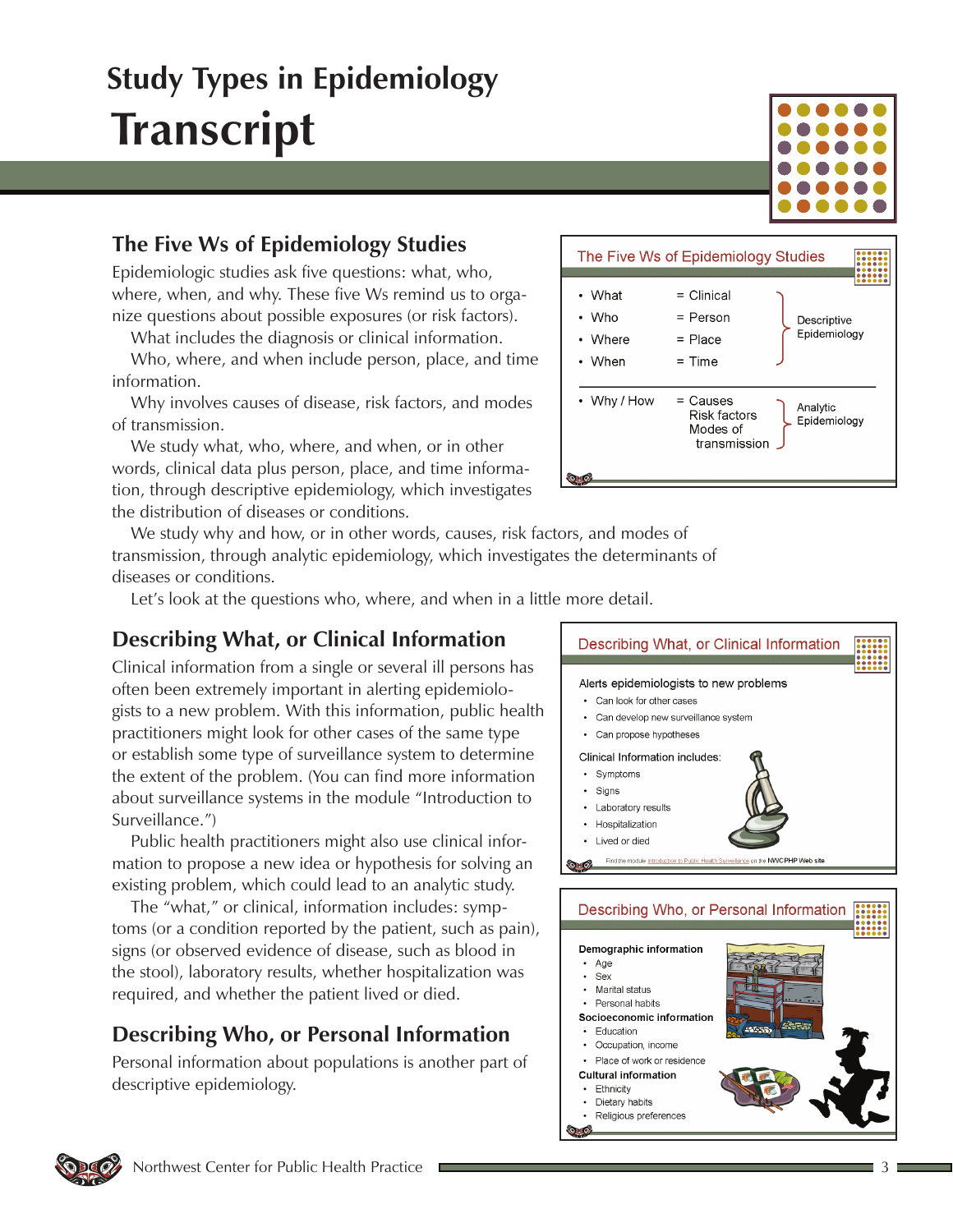

Personal information can be demographic, for example, age, sex, marital status, personal habits including exercise, smoking, alcohol use, and so on.

Personal information can also be socioeconomic, for example education, occupation, income, place of work, or residence.

Finally, personal information can be cultural, which would include such categories as ethnicity, eating and dietary habits, and religious preferences.

### **Describing Where, or Place**

Place information may include where people become sick, such as in the home or a vacation spot.

Place also includes where an exposure occurred, such as in a restaurant serving contaminated food or a cruise ship.

And finally, place also includes the source of contamination, such as a farm or a poultry-packing plant.

### **Describing When, or Time**

Time information can be analyzed in three basic ways: trends, patterns, or epidemics.

A trend is a movement or change in something over time. Long-term trends of disease occurrence are called secular trends. We usually report them by year. This graph, for example, shows reported measles cases in the United States by year. Measles vaccine was first used in 1963. The graph shows the dramatic decrease in measles reports following the introduction of the vaccine.

Patterns are cyclical trends seen consistently over several years, often as seasonal trends. This graph, for example, shows pneumonia and influenza deaths reported by 122 cities in the United States.

In this graph we also see peaks above the epidemic threshold. These peaks, corresponding to increased influenza activity, show influenza epidemics. Epidemics are

increased occurrences of disease or conditions above the expected number for a particular time and place.

An epidemic may involve many cases, or it may involve a single case, depending on the expected number. For example, a single naturally acquired polio case in the United States would be an epidemic, since polio has been eliminated from the western hemisphere for many years.

This graph illustrates a Salmonella epidemic in Washington State in 1999, caused by contaminated orange juice. The effects of a rapid investigation and intervention are clearly demonstrated in this graph.



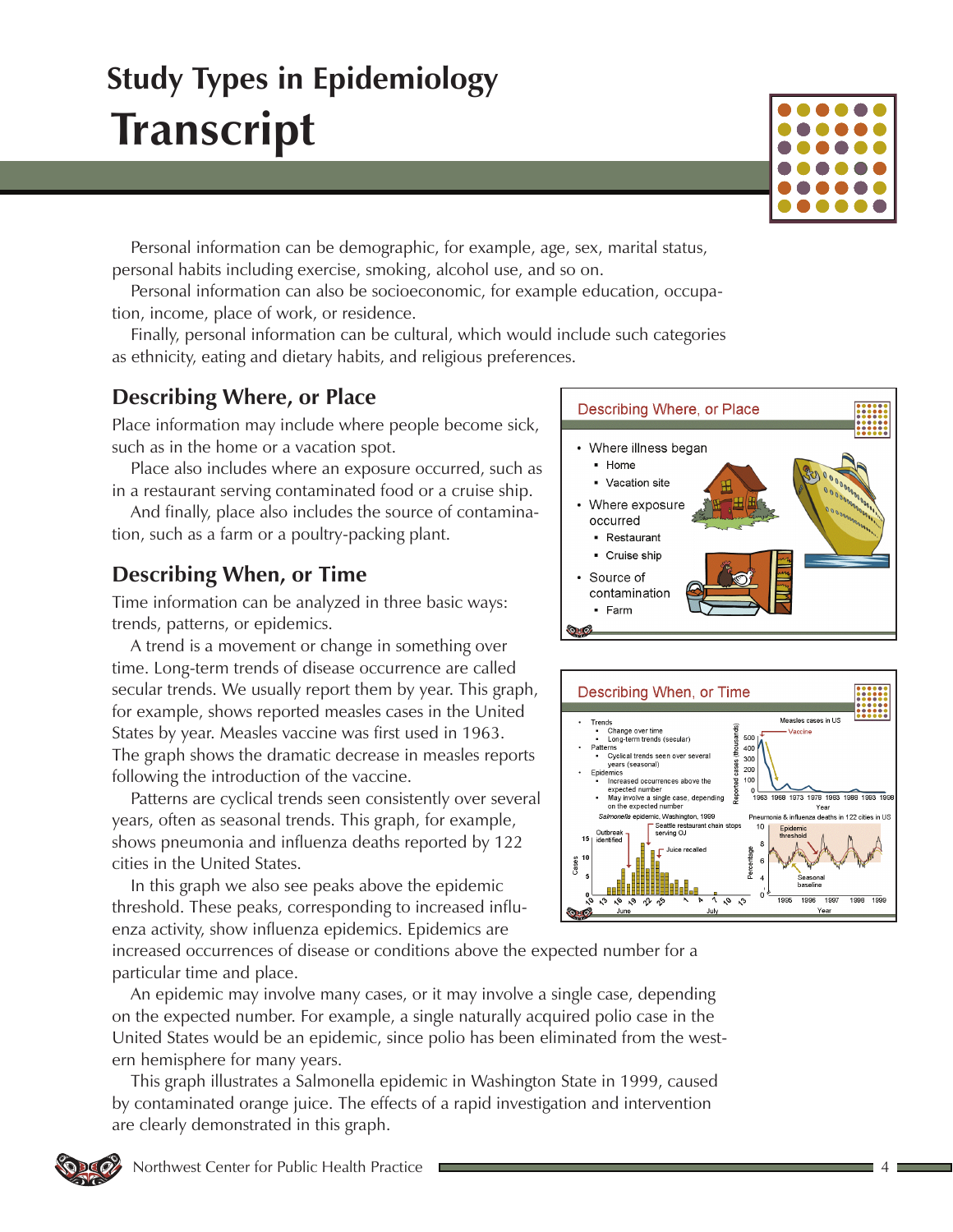Now we will pause for the first of several interactive exercises about the material we have just covered. Please note that the exercises sometimes take several seconds to load.

#### **Exercise 1**

### **Descriptive Study Types**

Descriptive studies, as the name implies, describe conditions or diseases. In particular, descriptive studies identify patterns in person, place, and time. Here are three of the most basic types: a case report, a case series, and an incidence study. These types of study involve no comparison group. They are merely descriptive.

A case report is a detailed description of the person, place, and time information of a specific case of disease or condition. Case reports usually are about unexpected symptoms in a disease, an unexpected event while treating a patient, or unique therapeutic approaches.

A case series describes the person, place, and time information about a group of cases. It can be retrospective, looking back in time, or prospective, looking forward in time, and usually involves a small number of patients, such as those who were given similar treatment.

Case reports and series permit discovery of new diseases, unexpected effects, and provide data for generating hypotheses. Data from a case series may be used in analytic studies to investigate possible causal factors.

An incidence study describes the incidence, or number of new cases of a disease or condition, during a specific time in a specific population. One advantage of incidence studies is that they allow calculation of true rates of disease occurrence for a better estimation of risk.

## **Descriptive Studies Compared**

Let's take a look at how these three descriptive study types relate to each other using West Nile virus as an example.

Remember, case reports describe individual data, perhaps on a form such as this one, or a report in a medical journal. West Nile virus in a transfusion or transplant recipient might be reported as a case report.

A case series for West Nile virus, on the other hand, might be presented in a table that lists and describes all West Nile cases in the Northwest.





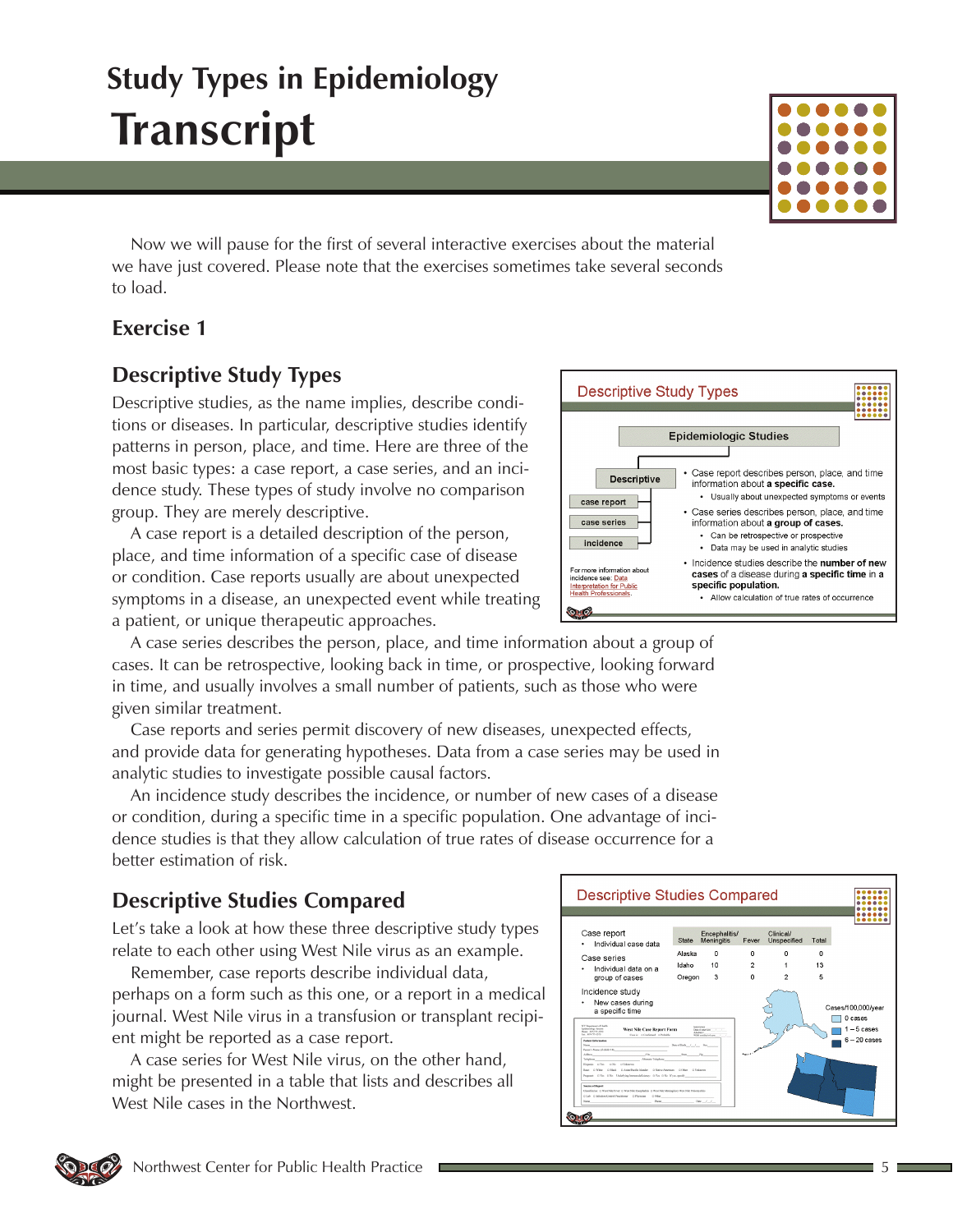An incidence study could use a map to display all the new West Nile cases in the northwestern United States in 2006.

Now, let's look at analytic studies.

### **Overview of Analytic Studies**

As you may recall, descriptive studies are useful if very little is known about a new disease or condition. They can be used to generate hypotheses on risk factors and causes of disease.

Analytic studies, on the other hand, are usually larger and more complex than descriptive studies. They're often used to assess determinants of diseases, focus on risk factors and causes, and analyze the distribution of exposures and diseases. A key feature of analytic studies is that they use comparison groups.

#### **Overview of Analytic Studies**

- Descriptive studies useful if little is known
- Analytic studies larger and more complex than descriptive studies
- Assess determinants of diseases
- Focus on risk factors and causes
- Analyze distribution of exposures and diseases
- Key feature: use comparison groups
- Used to:
	- Test hypotheses
- Look for and measure associations Find the module Measuring Risk in Epidemiology on the NWCPHP Web site

In contrast to descriptive studies, which generate hypotheses, analytic studies are used to test hypotheses. They are used to look for and measure associations.

(For more information on these kinds of measurements, see the module on Measuring Risk in Epidemiology.)

## **Descriptive and Analytic Studies Compared**

To see how descriptive and analytic studies differ, let's look at ways to study severe acute respiratory syndrome, or SARS.

A descriptive study of SARS, for example, might be a case series describing person, place, and time information about the first 100 cases, or patients, with SARS.

In contrast, an analytic study might be used to measure risk factors for the reasons why people get SARS, such as contact with animals or infected people.

#### **Descriptive and Analytic Studies Compared** Ways to study severe acute respiratory syndrome (SARS) • Descriptive study Case series: person, place, time of first 100 patients with SARS **Analytic study**  $\blacksquare$  Measure risk factors for SARS (contact with animals, infected people)

## **Types of Analytic Studies**

Epidemiologists conduct two main types of analytic studies: experimental and observational.

Experimental studies use a randomized selection process. A process based on chance is used to assign study subjects to different exposure groups.

Experimental studies may be either clinical, such as studying a new drug to prevent influenza, or community-based, for example, studying the overall effectiveness of a new drug in preventing influenza in a community.

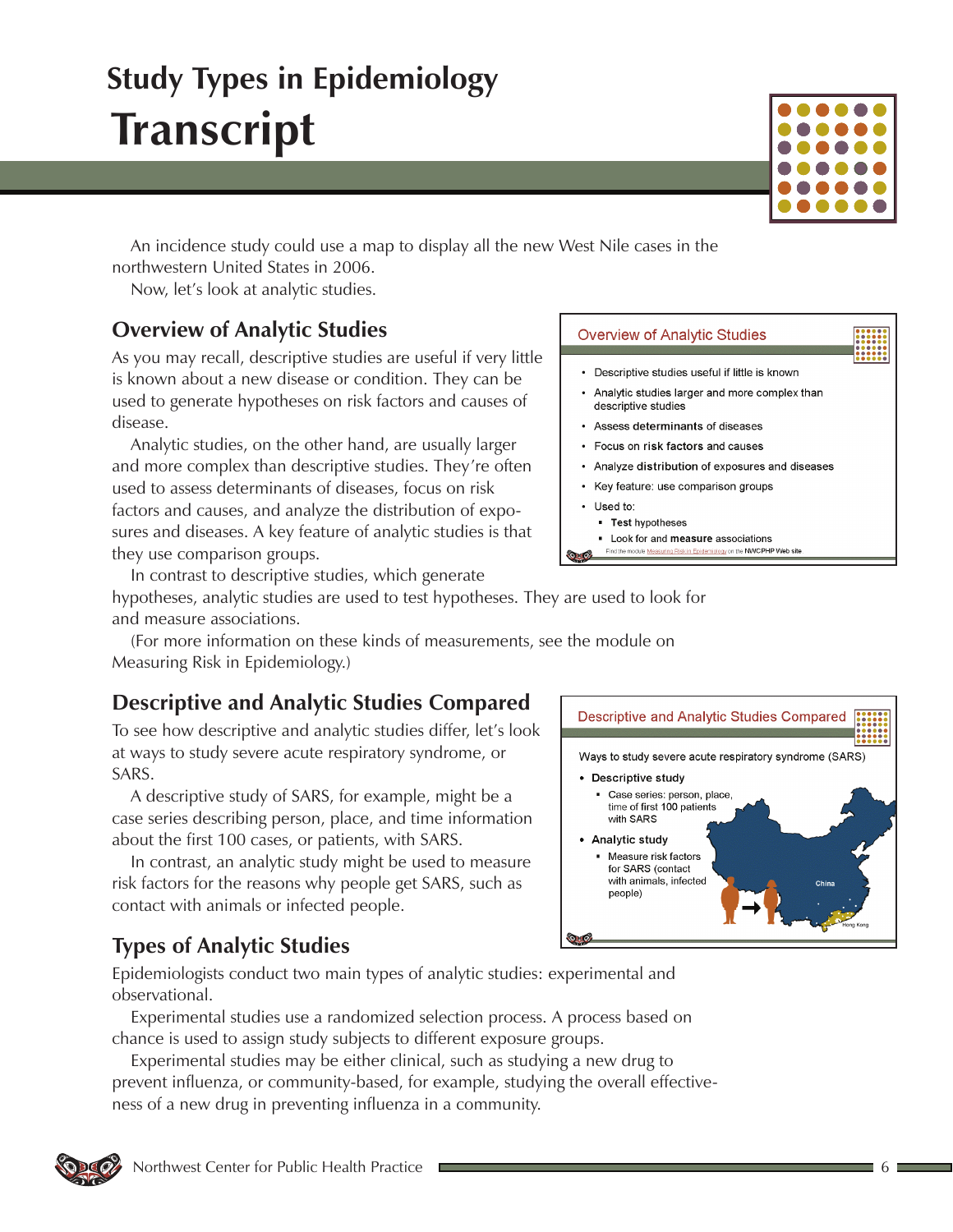Unlike experimental studies, observational studies are non-randomized. In these studies the investigator does not assign exposures to the study subjects, but simply observes the patterns of exposure as they occur.

Observational studies fall into four categories: cohort, case control, cross-sectional, and ecologic.

Cohort studies observe groups of people who experience and who don't experience an exposure, such as flu vaccine, to compare how many in each group become ill, or in this case, get influenza.

In contrast, in case-control studies the investigator compares a group of people who already are ill, such as

with influenza, to a similar group who didn't get ill. The investigator records who had exposures of interest. In the case of influenza this includes who had been vaccinated.

Cross-sectional studies are a snapshot of a specific period in time, with the aim of finding the same kind of relationships as experimental studies, but often at less cost. A cross-sectional study of influenza might look at the number of cases at a specific time in different occupations involving indoor or outdoor work.

Ecologic studies look at group data, not individual data. In the case of influenza, an ecologic study might compare the rates of influenza cases in different Pacific Northwest counties with immunization levels in those counties.

We'll look at these different types of studies in more detail in the next few slides.

### **Experimental Studies**

Experimental studies involve assigning subjects to exposures randomly and following them over time to determine if they develop or recover from disease. Experimental studies fall into two categories: clinical trials and community trials.

Clinical trials use data from individual people. The investigator randomly determines the type of exposure, for example, to a new drug to treat cancer. The study participants are then followed to determine the effect of treatment on them. People who received the new drug are compared with people who received an older drug or no drugs at all.

In community trials, on the other hand, the study group is the entire community, rather than individuals. Researchers might investigate whether a media campaign to reduce smoking was effective. The researchers would select a community to receive the media campaign. They would then compare the





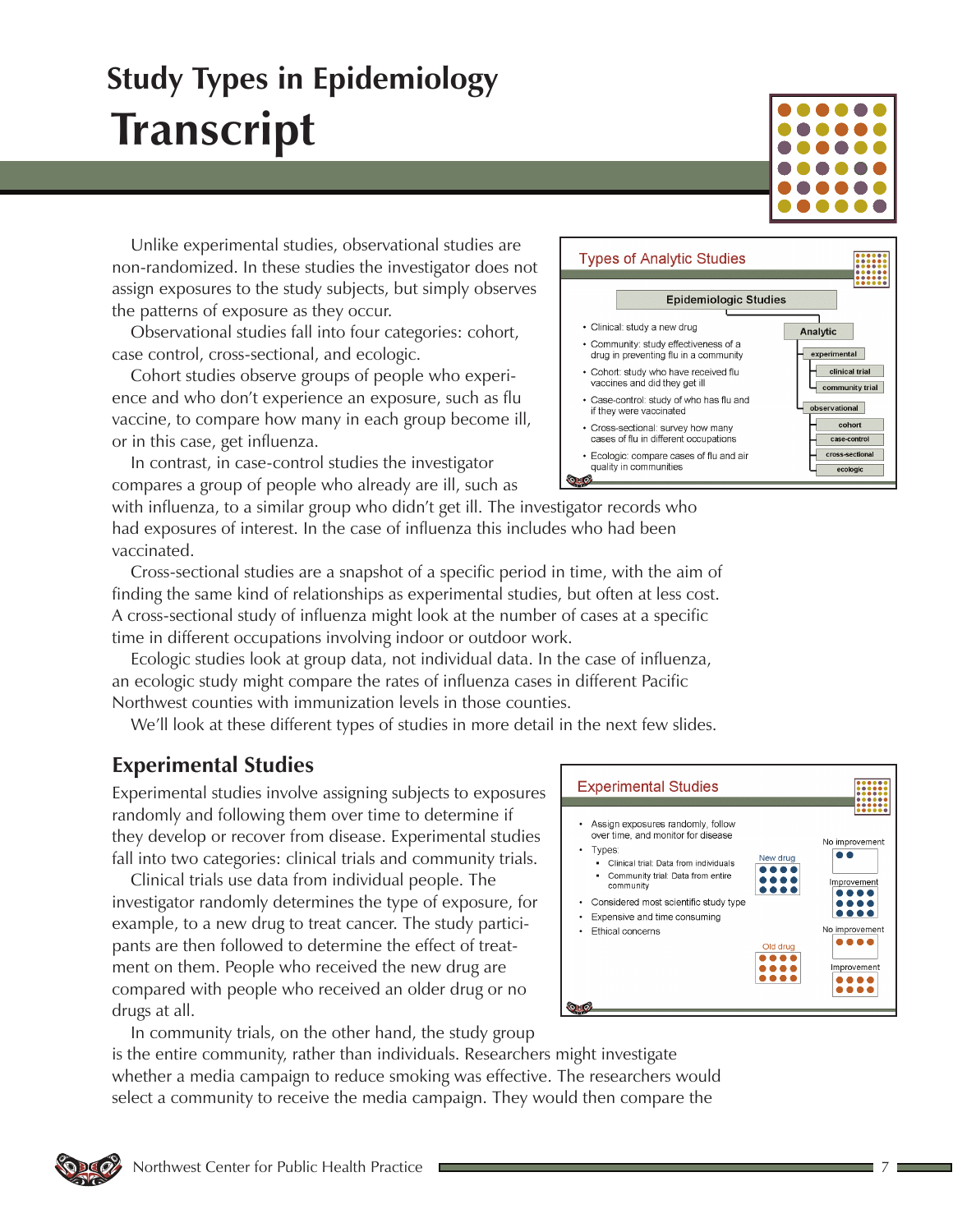smoking rates over time in this community with those in another community that did not to receive the intervention.

Many consider experimental studies to be the "gold standard" of epidemiology because they closely resemble experiments in scientific laboratories. However, experimental studies are frequently very expensive and take a long time to perform.

Also, ethical reasons may prevent performing experimental studies. For example, if a drug is suspected to have some value in preventing illness and death, it may be difficult to perform a clinical trial, which may involve randomly not giving the drug to some people.

Let's pause now while you answer some questions on what you have just learned.

#### **Exercise 2**

### **Observational Studies**

Now let's look at the other main type of analytical study: observational studies.

In observational studies, the researcher does not determine who receives the exposure. The researcher simply observes or records the study participants and their outcomes.

Observational studies come in four main types: Cohort, case-control, cross-sectional, and ecologic.

In cohort studies, researchers determine the study population's exposure and observe over time who gets ill.

In case-control studies researchers identify people who are ill and select or identify a comparison, or control group of people who aren't ill.

Researchers then compare the prior exposures of the two groups.

In cross-sectional studies, researchers survey both the exposure and the condition or disease among individuals at a single moment in time.

In ecologic studies researchers survey the community level exposures and the condition or disease, but entire populations are compared rather than individuals.

Let's take a more in-depth look at cross-sectional and ecologic studies.

### **Cohorts and Cohort Studies**

Cohorts are groups of people who share similar characteristics. Cohort studies may involve people in the same school, church congregation, town, city, or occupation.

In cohort studies, people under investigation are divided into two groups, depending on whether they were exposed





#### **Observational Studies**

Researcher does not determine who is exposed Observes participant outcomes.

- Cohort studies
	- Determine exposure
	- Observe if illness occurs
- · Case-control studies
	- Identify ill cases and comparison group
- Compare exposures
- · Cross-sectional studies • Survey both exposure and disease
- **Ecologic studies**
- Compare populations rather than individuals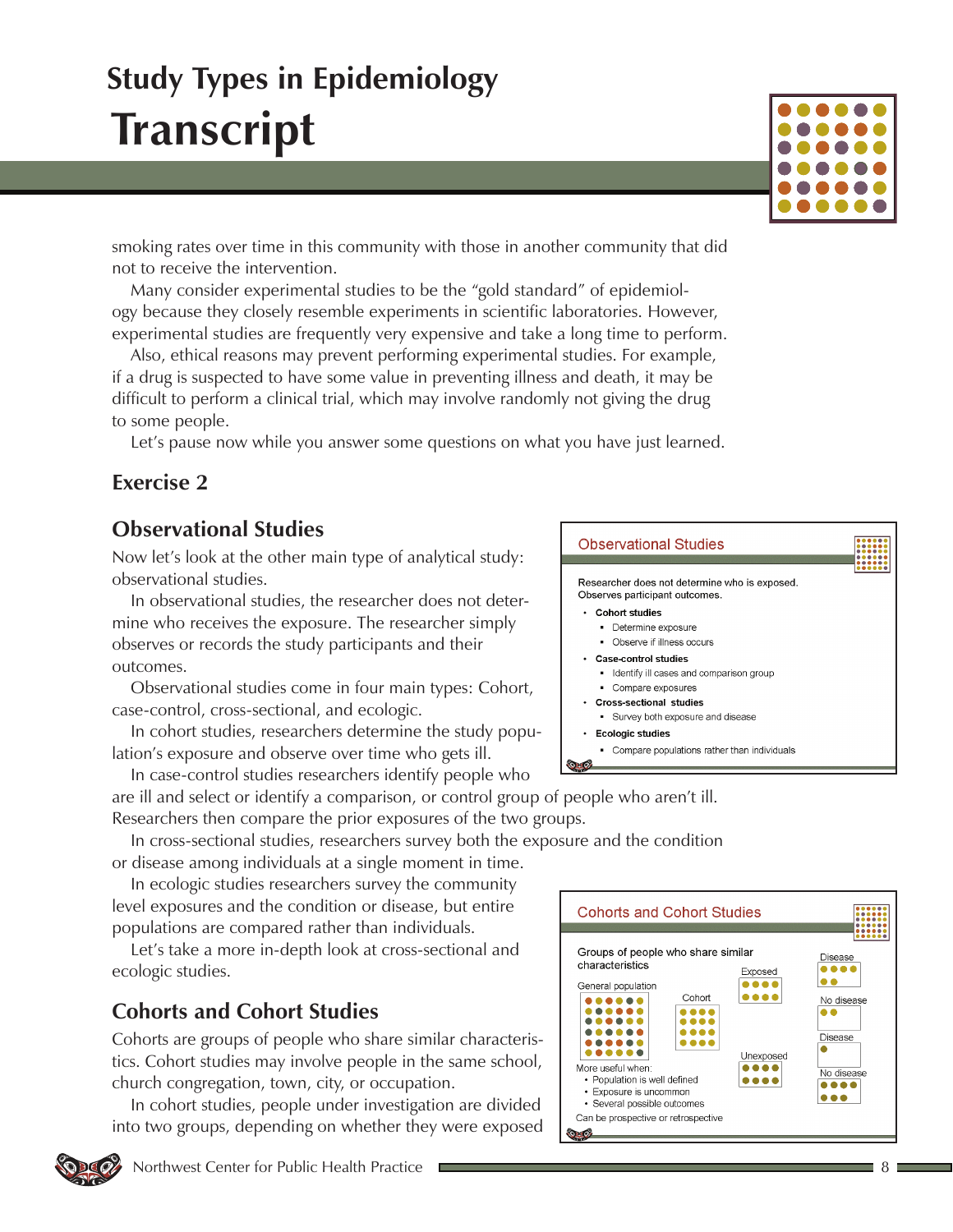

to something. The exposed and unexposed groups are observed to determine and compare the proportion of each group that develops the disease.

Cohort studies may be more useful when the study population is well defined, if the exposure is uncommon, or if there are several possible outcomes from the exposure. Cohort studies can be prospective or retrospective.

## **Cohort Study Types**

Prospective cohort studies are those in which the investigation is performed starting with exposures in the present and looking forward to outcomes in the future. Retrospective cohort studies, on the other hand, start with exposures in the past, and then look forward to outcomes in the more recent past or the present.

For example, when a new influenza vaccine is developed, scientists may study a cohort of individuals, some of whom receive the vaccine, and some who do not. This cohort, or group, of people can be followed prospectively over the next influenza season to see what proportion of those vaccinated or not vaccinated become ill with influenza.

On the other hand, if an influenza outbreak occurs in a nursing home, a retrospective cohort study might be done to determine if influenza vaccination was protective. Immunization records at the nursing home would be reviewed to see who had received influenza vaccinations in the past. To determine if the vaccine provided protection against influenza, the nursing home records would also be reviewed—to see what proportions of vaccinated and unvaccinated residents developed influenza.

Similar cohort studies might be done following food borne outbreaks, such as in people who become ill at a church supper or a wedding reception.

### **Case-Control Studies**

The second type of observational study is the case-control study. This involves selecting people with a particular disease or condition. These people are called "cases."

Another group of people are selected who don't have the disease. These are called "controls." Ideally, the controls are similar to the cases in every way, except they do not have the disease or condition of concern. Information is collected from the cases and the controls to document and compare their exposures.

Let's look at an example of an *E. coli* O157:H7 outbreak.



#### **Case-Control Studies**

- 1. Identify cases of disease or condition of concern
- 2. Identify similar non-diseased comparison group (controls)
- 3. Document exposures among cases and controls

| <b>Exposure</b>                                                                                                                            | # cases | # controls |
|--------------------------------------------------------------------------------------------------------------------------------------------|---------|------------|
| Restaurant A                                                                                                                               | 12/16   | 0/16       |
| More useful when:<br>• Population is not well defined<br>• Disease is relatively rare<br>• Many possible exposures<br>Always retrospective |         |            |

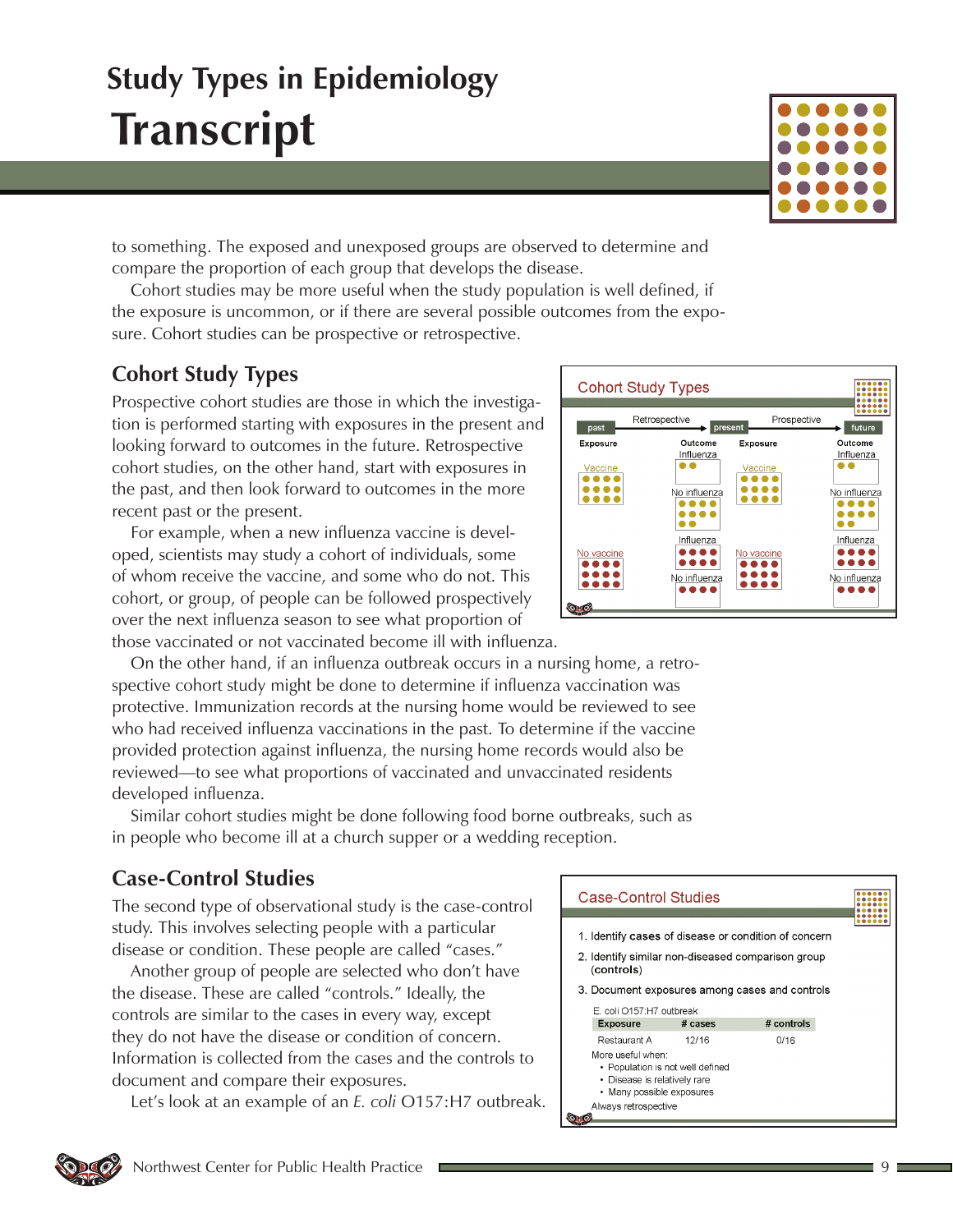In this example, 16 people became ill with gastroenteritis. Of these, 12 had eaten at Restaurant A prior to their illness.

A group of 16 well people were selected as a control group. These people had the same age and lived in the same neighborhood as the ill people. They differed only in that they were well. In comparing the possible exposures of the two groups, researchers found that none of the control group had eaten at restaurant A. This finding suggests that restaurant A was the outbreak source.

Case-control studies may be more useful when the study population is not well defined, if the disease is relatively rare, or if there are many possible exposures for a disease. Case-control studies are always retrospective.

## **Comparing Cohort and Case-Control Studies**

Let's review a bit about these two types of analytic studies. Cohort studies start out by classifying a group of people according to an exposure. Then, the investigator deter-

mines whether the exposed and unexposed people develop a disease or not. Cohort studies can be either prospective, following a group over time, or retrospective, looking at what happened to the group in the past.

In case-control studies, the investigator identifies a group of people with a disease. Then the investigator selects a comparison or control group without the disease. The two groups are compared and analyzed for exposures. Because

case-control studies begin with people who are sick or not sick, and interview people about previous exposures, they can only be retrospective.

## **Cross-Sectional and Ecologic Studies**

In contrast to an incidence study, which looks at new cases over time, cross-sectional, or prevalence, studies describe a population at a specific point in time. You can think of them as a snapshot of the population. They're called crosssectional because they look at both the exposure and the condition or disease. They're called prevalence studies because they look at the amount of a disease or condition at a moment in time. The investigator defines a population and identifies the presence or absence of exposure and disease for each individual. Each individual is categorized into one of four possible groups: exposed and having the

disease, exposed and not having the disease, not exposed and having the disease, and not exposed and not having the disease. A cross-sectional study can be used





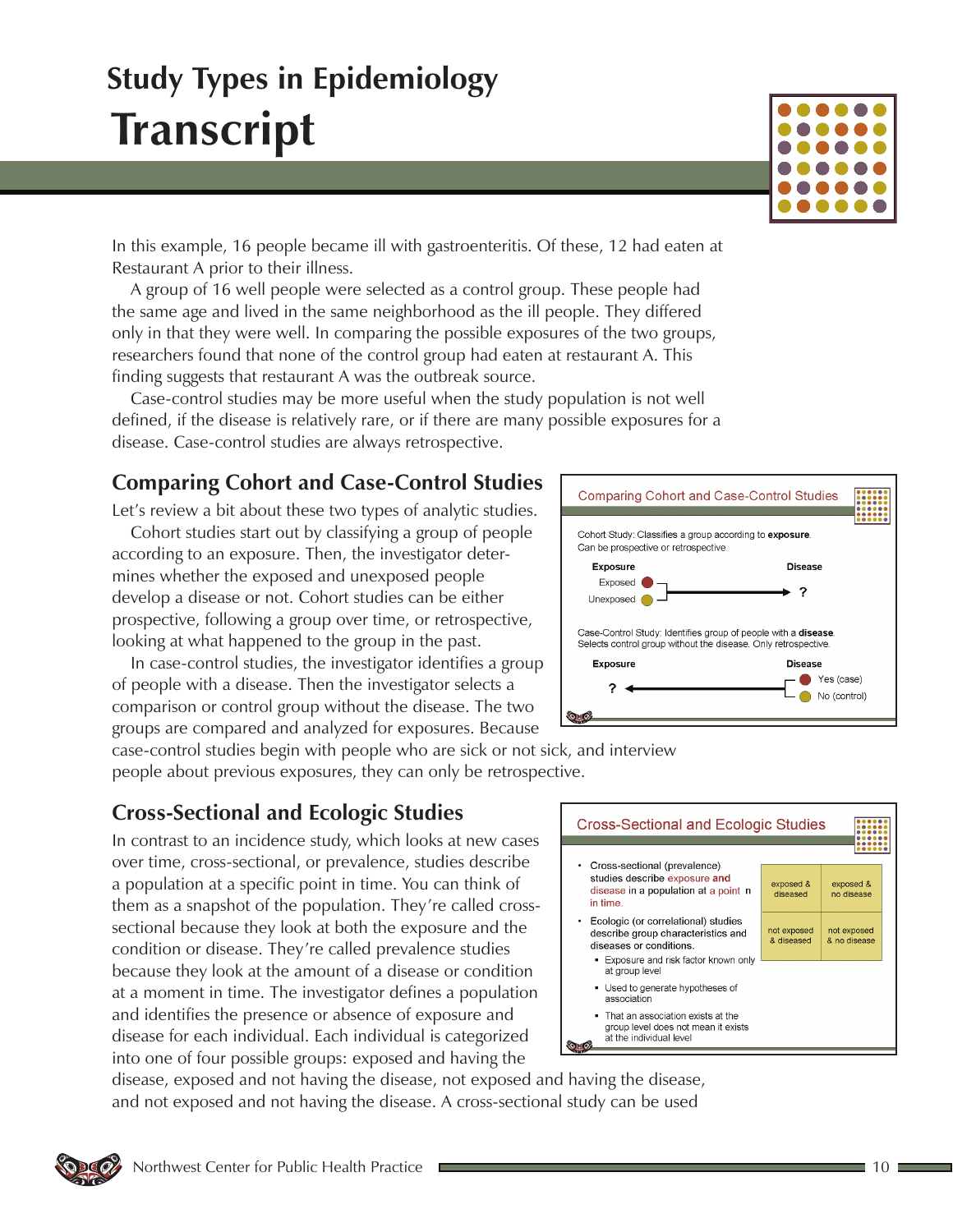# suggest a possible risk factor for a disease. Ecologic studies focus on groups, rather than on separate individuals. Exposure and risk factors are known only at the group level. An example would be the correla-

**Study Types in Epidemiology**

**Transcript**

tion between average air pollution concentrations in different cities in the Northwest and chronic lung disease in these same cities. Ecologic studies may be used to generate or test hypotheses of an association between exposure and disease. One potential problem with ecologic studies is that just because an association exists between exposure and disease at the group level, it does not mean that a similar association exists at the individual level.

to assess the prevalence of acute or chronic conditions in a population, and it may

Let's pause now while you answer some questions on what you have just learned.

### **Exercise 3**

#### **Summary**

In summary, epidemiologic investigations involve two types of studies: descriptive and analytical.

Descriptive studies are more useful if little is known about a new disease or condition. They can also be used to generate hypotheses on risk factors and causes of disease. Descriptive study types include the case report, cases series, and incidence studies.

Analytic studies, on the other hand, should be performed if hypotheses exist for risk factors and diseases, and if these hypotheses need to be tested. Analytic studies fall into two categories: experimental and observational.

Experimental studies, which include clinical and community trials, may be used to study the effects of new drugs or vaccines. However, observational analytic studies of drugs are also performed, especially after drugs or vaccines are licensed.

Observational studies fall into four different types.

Cohort studies may be more useful when the study population is well defined, if the exposure is uncommon, or if there are several possible outcomes from the exposure. Cohort studies can be either prospective or retrospective.

Case-control studies may be more useful when the study population is not well defined, if the disease is relatively rare, or if there are many possible exposures for a disease. Case-control studies are always retrospective.

Cross-sectional, or prevalence, studies look at individual exposures and conditions at the same time. Ecologic studies look at exposures and conditions at the same time, but at the community level. Both of these study types look for the same kind of relationships that might be shown by an analytic study, but often at less cost.